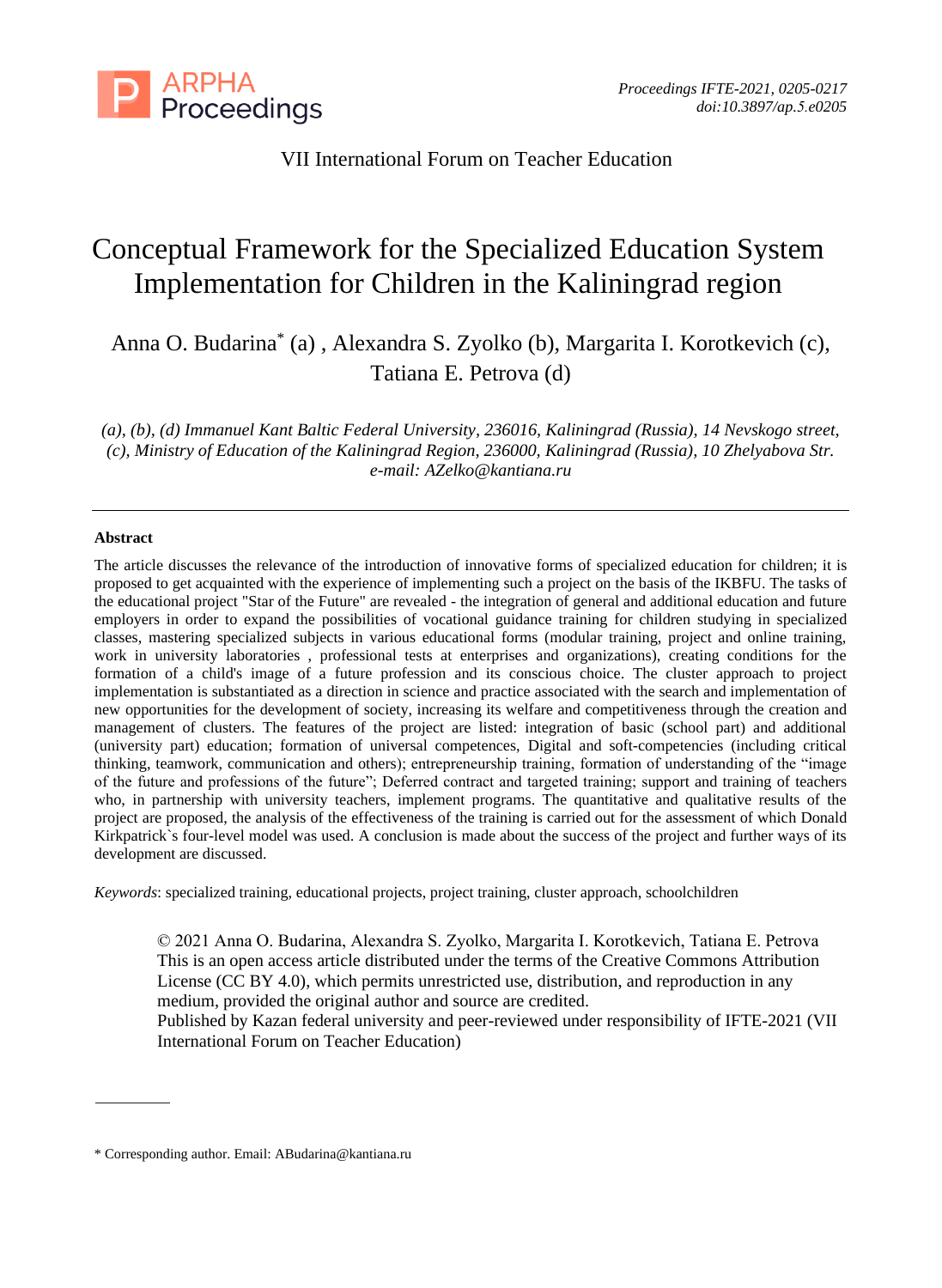#### **Introduction**

Global social, economic, political and cultural transformations taking place in modern Russian society determine the social order and new requirements for the education system. Changes concerning new approaches to the upbringing of the younger generation should ultimately be aimed at increasing the number of highly qualified specialists who contribute to the country's economic growth. The Federal Project "The Success of Every Child", which is a part of the structure of the National Project "Education", is aimed at creating an effective system for identifying, supporting and developing the abilities and talents of children and youth, based on the principles of justice, universality and aimed at self-determination and professional orientation of all students. As a result, by 2024, schoolchildren in grades 5-11 should be provided with opportunities to master basic general education programs according to an individual curriculum, comprising network forms, taking into account the results of their mastering additional general education programs and vocational training programs (National Project "Education").

In all Russian schools, since 2006, in the senior grades, schoolchildren are switching to profile education, in which teaching takes place according to different programs (profiles) with a predominance of certain subjects. It is aimed at expanding educational opportunities and building an individual educational trajectory for every schoolchild. This trajectory presupposes the differentiation of the content of education and the expansion of educational opportunities due to the interaction between general and vocational education, which should provide career guidance and effective preparation of school graduates for the development of higher education programs.

The problem is that, in practice, the interaction between schools and universities is usually not institutional in nature and boils down to attracting higher education specialists to deliver lectures, workshops or certain disciplines. This approach does not guarantee the individualization of education and the achievement of the set goals of specialized education. In this regard, the question arises towards what conditions of profile and pre-profile training contribute to the utmost fulfillment of the concept of profile education and shaping the child's abilities and inclinations, which are so necessary for their future professional development.

#### **Purpose and objectives of study**

The Center for the Development of Modern Competencies of Children of the IKBFU was opened for the implementation of the tasks of the national project "Education" on the basis of the Immanuel Kant Baltic Federal University with the support of the Ministry of Education of the Kaliningrad Region (project "House of Scientific Collaboration").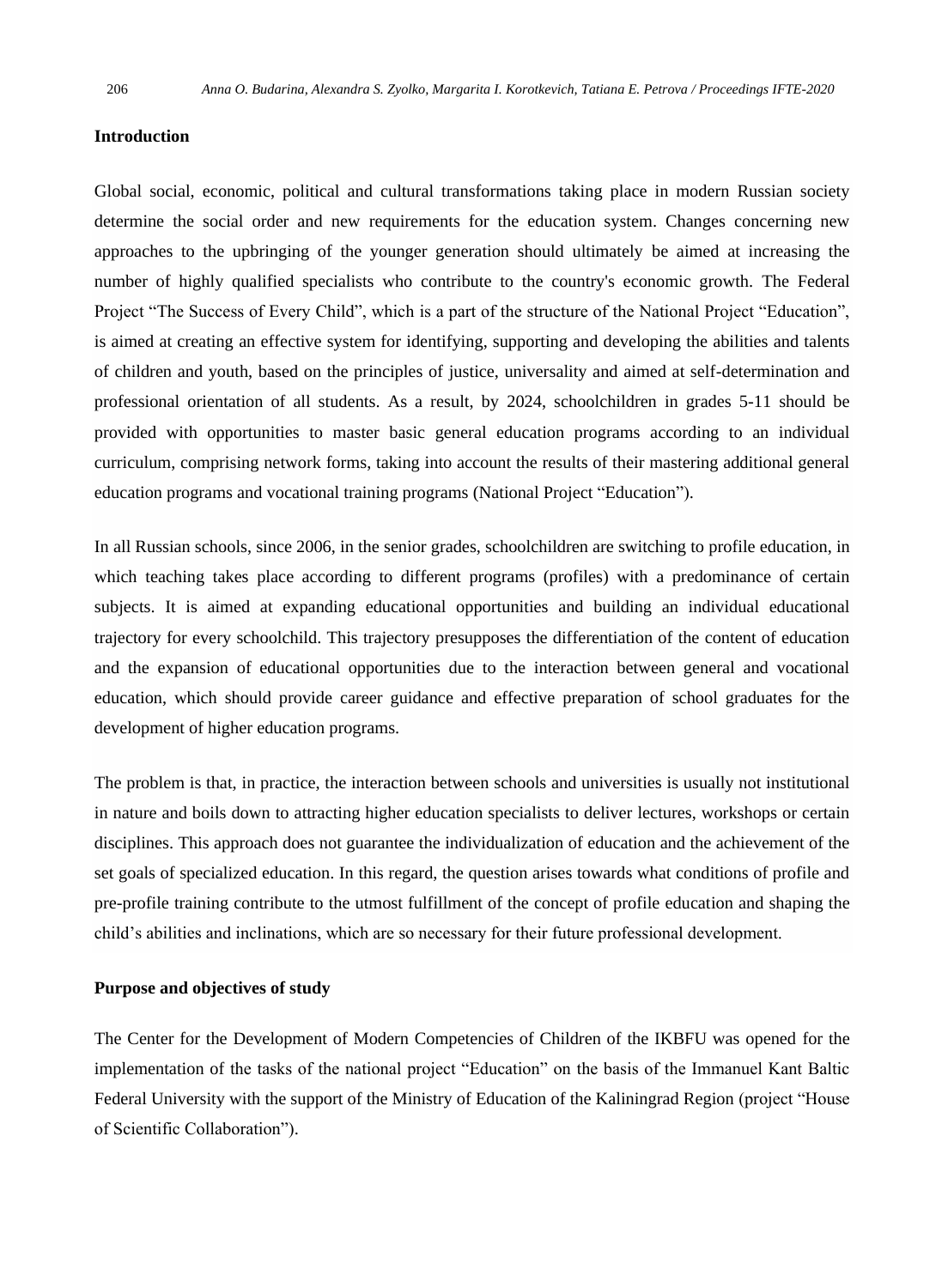In order to attract young people to the choice of specialties corresponding to the priority areas of development of the regional economy in 2018, the Baltic Federal University, through the Center for the Development of Modern Competencies of Children, together with the regional Ministry of Education, launched a new project "The Star of the Future" aimed at creating university classes for pre-profile and specialized training.

This is an innovative system aimed at ensuring that schoolchildren of the region as early as possible but at the same time consciously, choose their own path and determine their future professional sphere. The main vector of the project's application was the segment of profile and pre-profile training of students through the implementation of additional general developmental programs in a network form (Method recommendations of the Ministry of Education of the Russian Federation of 06/28/2019 "... on the implementation of additional general developmental programs in a network form").

Thus, the project is designed to solve the following tasks:

- integration of general and additional education and future employers in order to expand opportunities for vocational guidance training for children studying in specialized classes;

- mastering specialized subjects in various educational forms: modular training, project and online training, work in university laboratories, professional tests at enterprises and organizations;

- creation of conditions for the formation of the child's image of the future profession and its conscious choice.

### **Literature Review**

An analysis of successful practices and various models of specialized education suggested that the development of professionally important personal qualities and special abilities are associated with the early immersion of a child in a professional environment. Moreover, an important role here is played by a shift from traditional approaches to changing the position of a teacher to a mentor and teamwork in project learning.

A number of dissertation studies are devoted to specific issues of project learning. Theoretical statements, the genesis of the project method are considered by Blokhin (2005) and Penkovskikh (2007). The conditions for the implementation and effective use of the project method in the educational process are presented by the scientific works of Veselova (2001) and Devyatova (2002).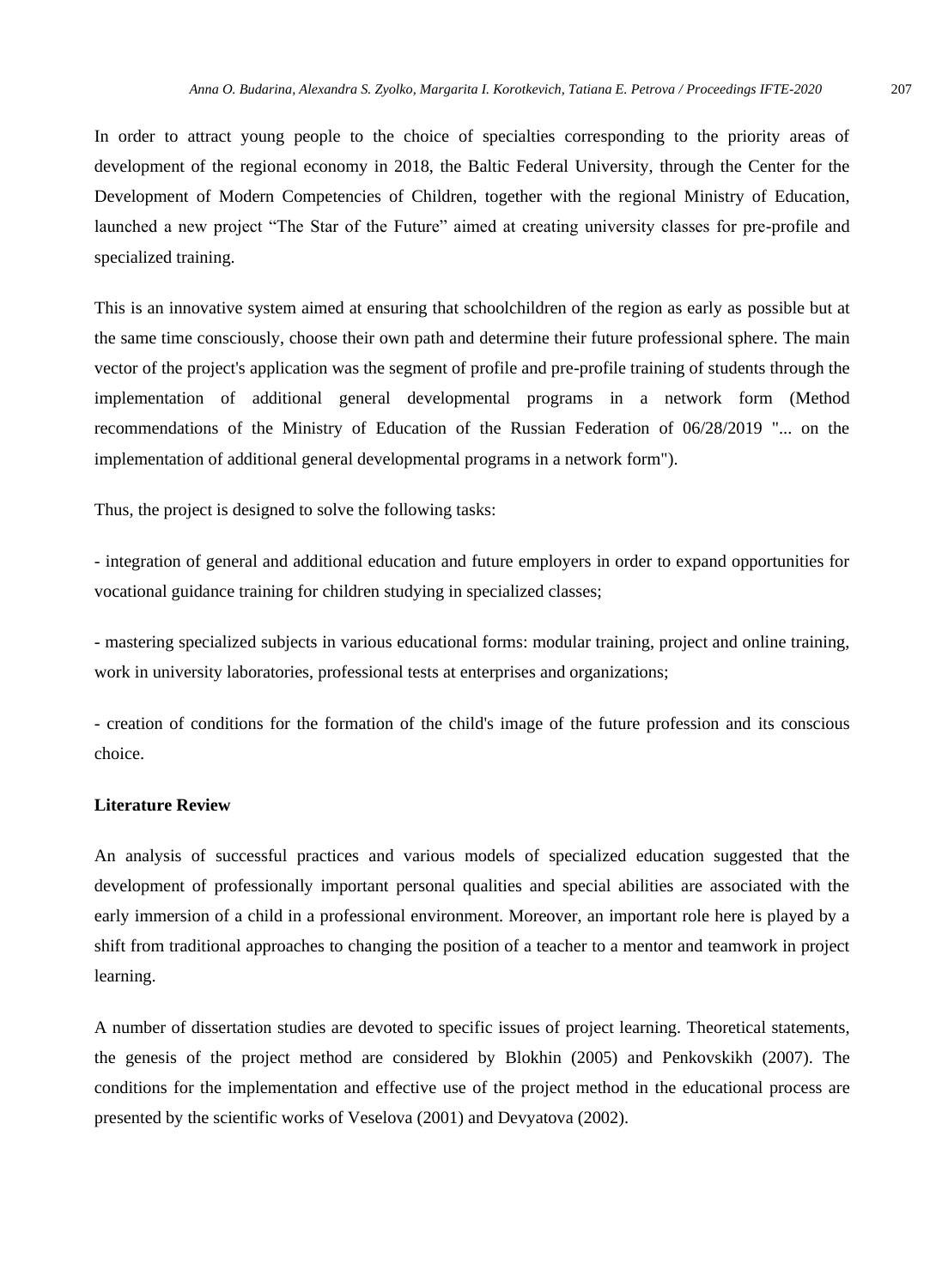The prevalence of project-based learning (PBL) has increased significantly. In a study by Almulla it is pointed out that it promotes learners' engagement by sharing knowledge and information. The PBL approach is recommended for use with learners for educational purposes and should be disseminated to universities (Almulla, 2020).

According to Zhylkybay (Zhylkybay, Magzhanb, Suinzhanova, Balaubekov & Adiyeva, 2014), projectbased learning is a guarantee for improving the quality of knowledge. As a result of project work, learners become the subject of their creative, educational and cognitive activities. Thus, the technology of projectbased teaching, like the anthropological paradigm "subject and subjectivism" plays an important role in the personal development of learners.

Based on the technology of project-based teaching, the educational process becomes an integral system of the pedagogical process, which is based on the educational, cognitive and educational development of students. In accordance with the system of teaching methods of the project, students increase their interests, responsibility, activity, achievement of their goals and objectives, problem-solving skills, thinking, creativity and dreams.

Project-based learning technology leads to substantiated knowledge; it makes it possible to form cognitive, communicative, cultural competences, as well as socio-cultural competences of students (Zhylkybay, Magzhanb, Suinzhanova, Balaubekov & Adiyeva, 2014).

#### **Methodology**

The emergence and successful functioning of the innovation system in education is based on the cluster approach. It is a direction in science and practice associated with the search and implementation of new opportunities for the development of society, increasing its welfare and competitiveness through the creation and management of clusters.

The very concept of "cluster" means the union of several homogeneous elements, which can be considered as an independent unit with certain properties.

The modern definition of the concept of a cluster was formulated in the late 1980s by the American economist Michael Porter. In his opinion, a cluster is a group of interconnected organizations operating in a specific area and characterized by common activities and complementary to each other (A Dictionary of Modern English Usage).

In this work, the authors rely on the provisions of Shamova (2008) on the cluster approach.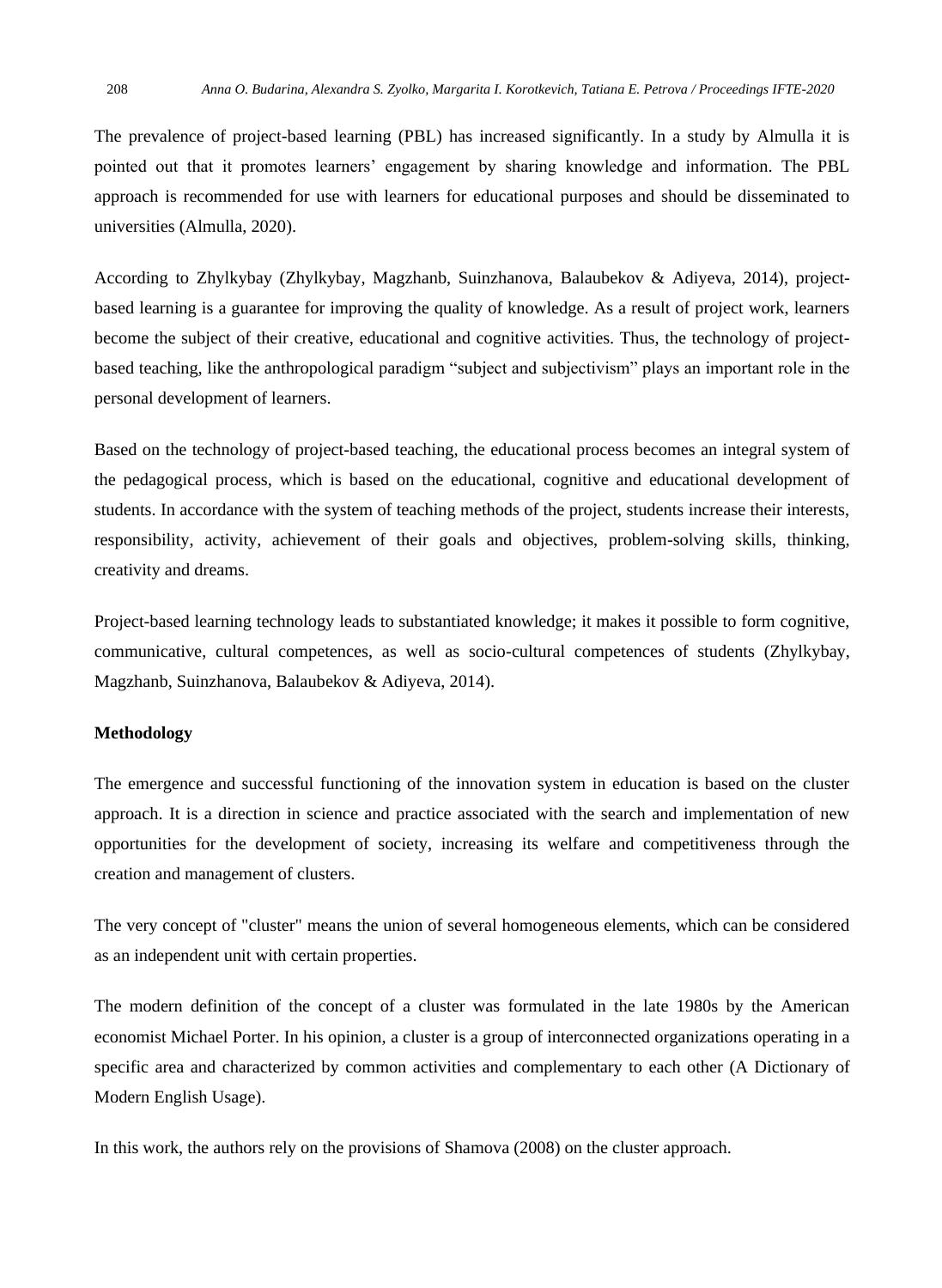In the definition of a cluster, the following main characteristics (Budarina, Zelko & Mishurovskaya, 2019) can be distinguished:

- there is always more than one element in a cluster;

- all the elements must be homogeneous;

- all the elements work together;

- the work is performed by them more efficiently than by one element;

- the result differs not only quantitatively, but also qualitatively;

- there is a certain criterion by which this efficiency can be assessed.

The main purpose of creating a cluster is to increase the effectiveness of the use of any subject or method (Semykina, 2010). Any set of homogeneous elements, jointly performing a common function with greater efficiency than a single element and managed as a whole, can be considered as a cluster.

Cluster development policy is viewed as a key innovation initiative, which is determined by two global processes: diversification and integration of education (Rusetskaya & Bartosh, 2019).

Diversification of education is implemented in the process of establishing new educational organizations, introducing directions and specialties, developing innovative courses and disciplines, creating interdisciplinary programs, changing the procedures for enrolling students, monitoring the education management system and others.

Integration ensures close interaction of institutions of specialized education with enterprises of the industry, which should help to harmonize the needs of the labor market with the sphere of providing educational services and create a system of continuous professional education, improve the quality of training and qualifications of personnel in accordance with federal educational standards.

Thus, the implementation of the "Star of the Future" project is based on the principles of the cluster approach in education. Education as a system here is a set of institutional structures, the main purpose of which is to educate students in them. In this sense, it is the core of the educational cluster, which is a set of educational organizations of all levels within a given geographic territory, enterprises - resource suppliers and employers, as well as coordinating bodies and authorities, whose activities are interconnected with the nearest industries and aimed at developing an innovative product.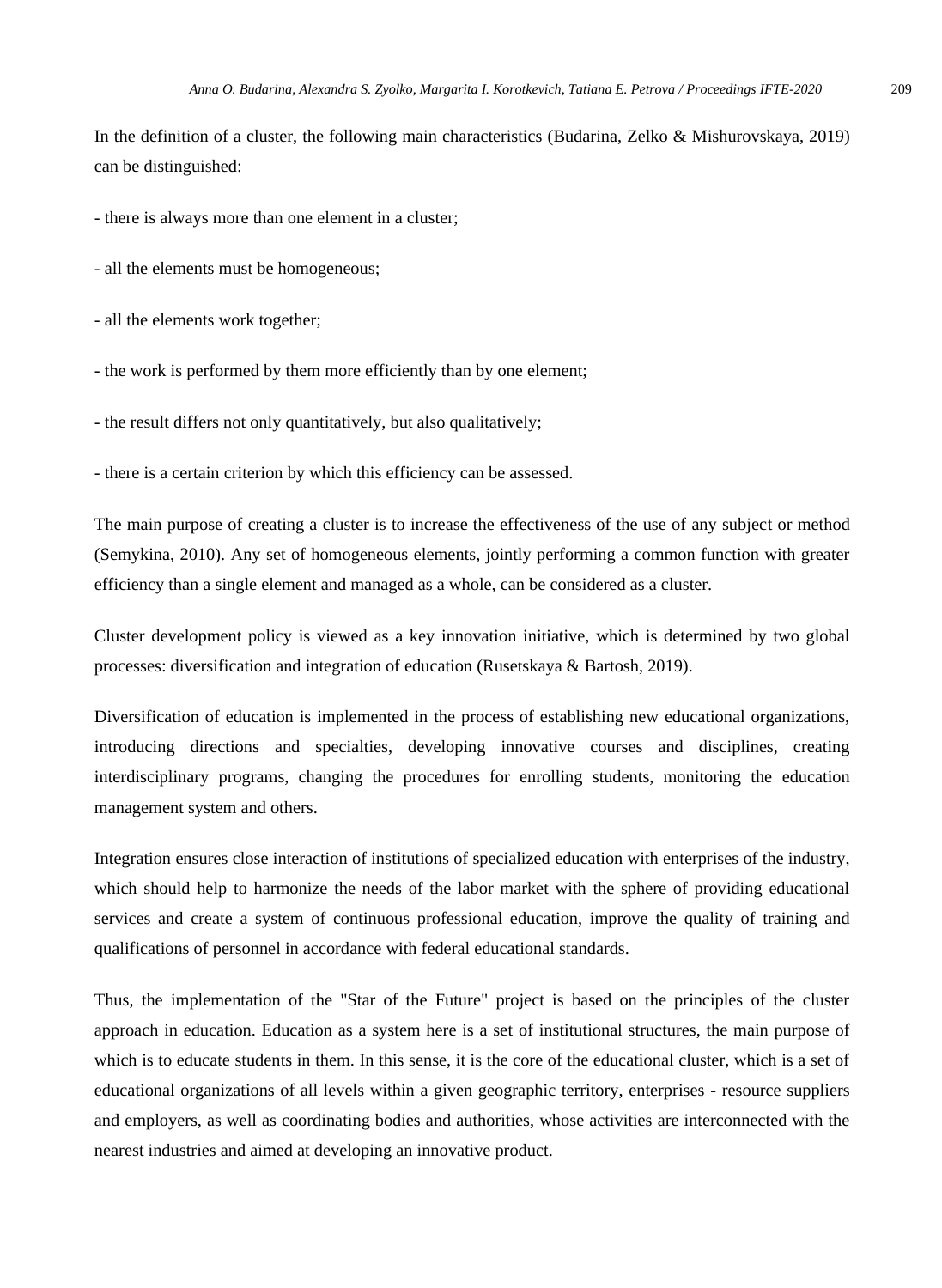The Features of the Star of the Future Project are the integration of basic (school part) and additional (university part) education; shaping universal competences, digital and soft-competencies (including critical thinking, teamwork, communication, etc.); entrepreneurship training, shaping the understanding of the "image of the future and professions of the future"; deferred contract and targeted training; support and training of teachers who, in partnership with university teachers, implement programs (Budarina & Zelko, 2020).

Network programs have become a mechanism of interaction with schools, which made it possible to implement the model of lifelong education. Thus, it was possible to build a linear educational process with schools thanks to the segment of pre-profile and specialized training in grades 8-11. At school, learners thoroughly study specialized subjects in accordance with profile training. On separate profile days they were allocated to study practical and theoretical modules at the university. Selection for such university classes was competitive. For a child, this is a two-year program. Every two years there is a selection of the schools of the project participants between which quotas are distributed for new learners. All programs are free of charge.

In the educational process in all educational areas, partners of the university are involved - industrial enterprises and social organizations, so that the children can get to know their chosen profession as closely as possible. For this, internships, excursions, workshops are held. Each direction of the project is supported by specific industrial and social partners who provide students with case studies and project tasks related to the partner's activities, as well as a basis for practice (Mychko, Amtor, & Zyolko, 2011).

#### **Results**

Kirkpatrick's four-level model (Kirkpatrick, 2016; Pecore, 2015) was used to assess the effectiveness of training in the project "Star of the Future". The study involved 210 people.

The model, which has become widespread in international practice and has already become a classic, was proposed as early as 1959 by Donald Kirkpatrick, professor of scientific learning and development.

The first level is "Reaction". At this level, the reaction of the program participants to the training is ascertained. To assess this level, response sheets or questionnaires using a smile sheet are used, which carries information about the sympathy or antipathy of the audience to the teachers, but does not give practical results. Therefore, when assessing the first level, it is important to establish what kind of information needs to be obtained and on the basis of this to choose tools.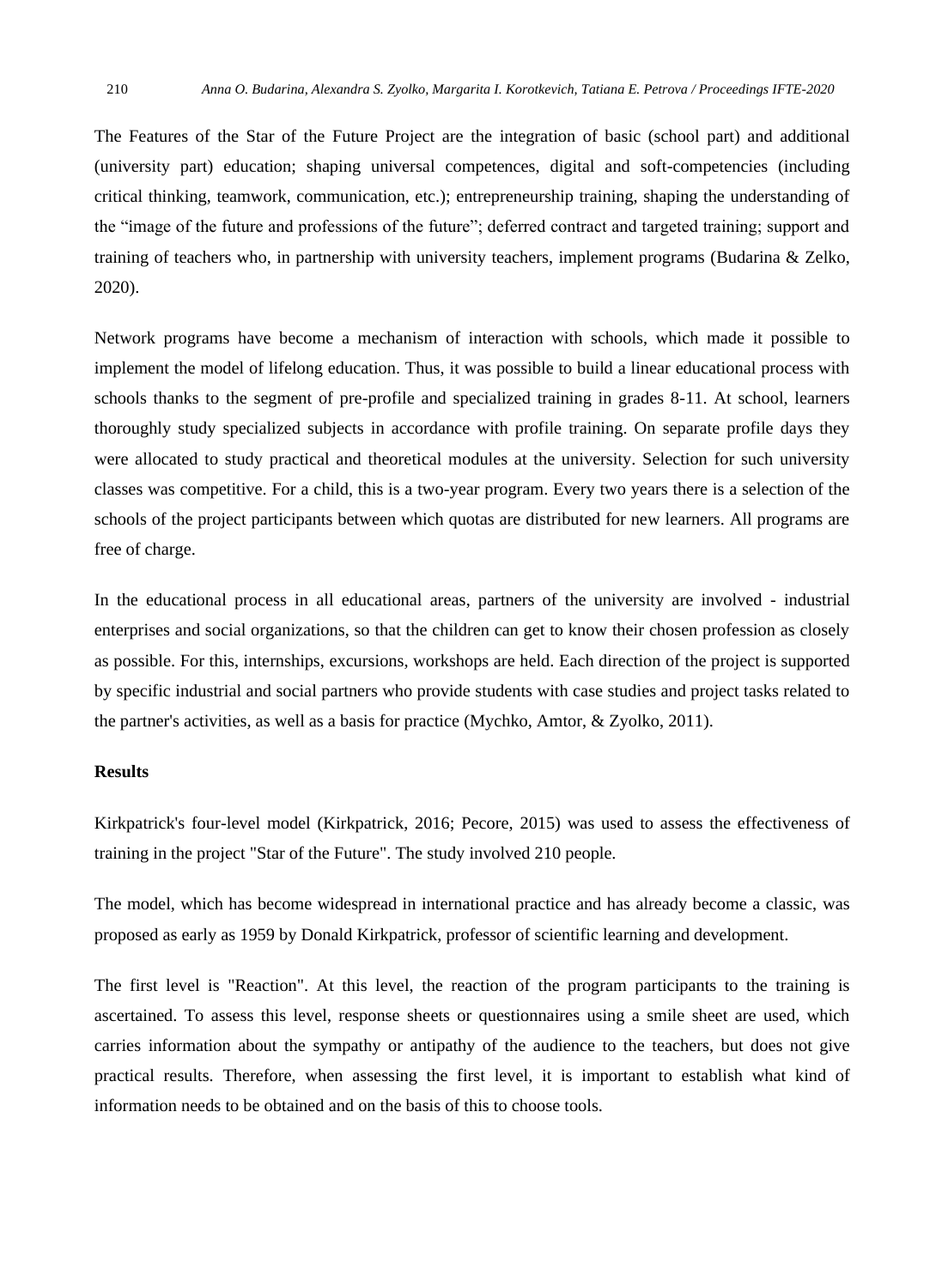Kirkpatrick offers the following first level assessment tools:

1. Response Sheets, which should include open-ended and scale questions. This can be, for example, a scale for assessing the usefulness, the availability of the material provided, the adequacy of the information, the quality of the equipment, as well as the assessment of the work of teachers, open questions for obtaining information and others.

2. Interview (in order to get feedback, they are conducted immediately after training)

3. Focus groups, which in practice, as a rule, are mainly used for pilot projects.

The first focus group is held one week after the program, collecting the opinions of the participants. The second focus group is held 90 days after the end of the program. Evaluation at this level shows how participants respond to a training program. Kirkpatrick calls this satisfaction score.

The second level is "Education", the main task of which is to assess the knowledge and skills acquired in the learning process. To assess the level, specially designed tests, questionnaires and tasks are used, the purpose of which is to quantitatively measure progress in the knowledge gained.

The third level is "Behavior". Kirkpatrick defines this level as the most important and difficult. It is here that the assessment of how the behavior of the participants has changed as a result of the training takes place, how the acquired knowledge and skills are applied.

The third level Assessment Tools: Behavior Review (Tracking), Behavior Checklist, Focus Groups, Action Plans Review and Action Learning.

Kirkpatrick points out that the absence of changes in the behavior of the participants does not mean that the training was ineffective.

The fourth level is "Results". Assessment at this level is the most difficult. At this stage, the assessment determines how the indicators have changed after training. When it comes to financial data, such as sales, profits, costs, then the contribution of the training is rather difficult to measure, since the training provided is not the only factor influencing these indicators.

Kirkpatrick stresses that outcomes include the changes that have occurred as the participants received training. At this level, the most important thing is to choose the indicator that the training provided affects the most and directly, and to carry out a special measurement of them before and after training.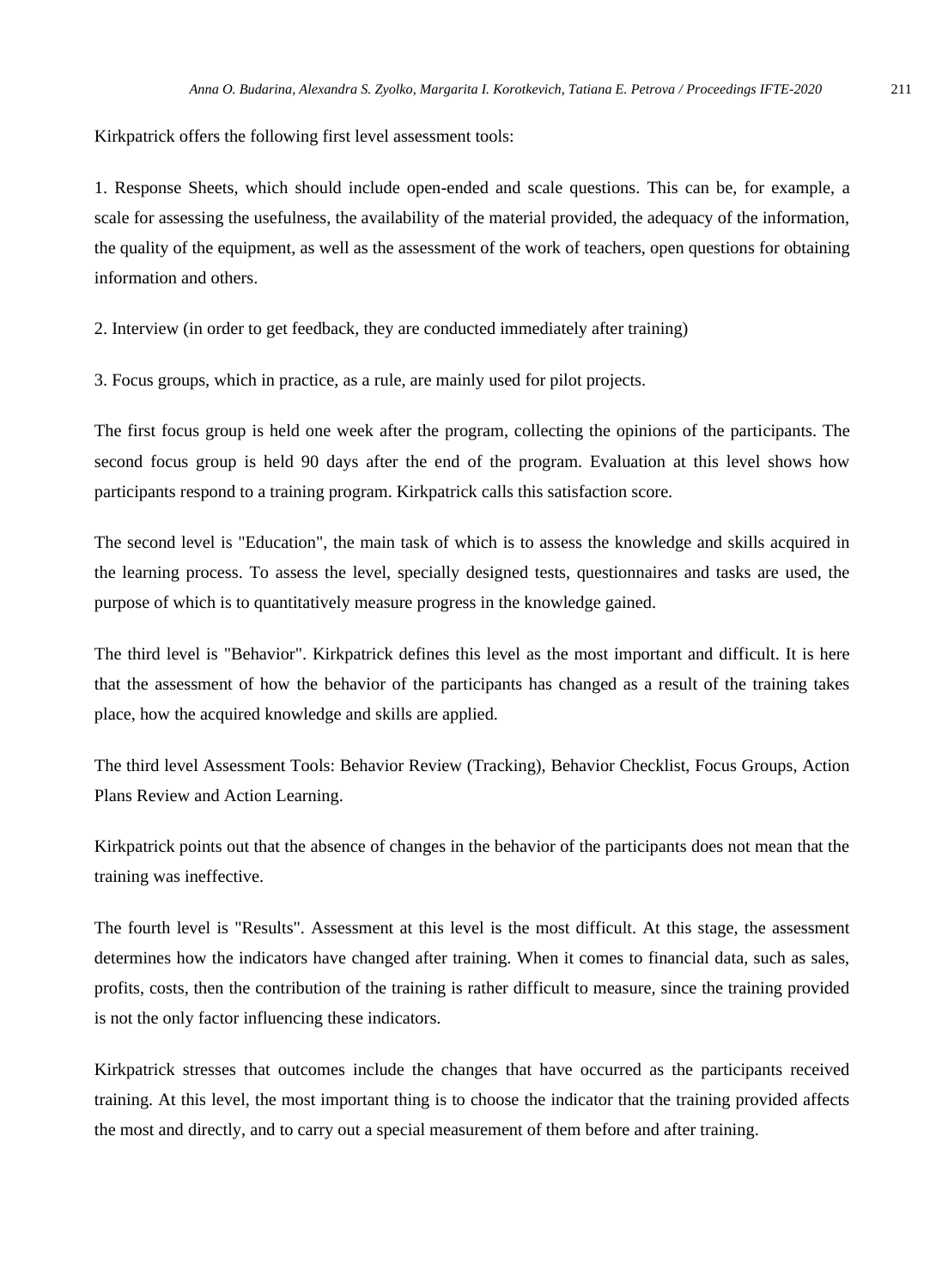At the first level, "Reaction", it was important to find out how the participants in the training react directly to the training itself - whether they like it and for what they will use the acquired skills and knowledge.

The second stage is "Training". This level involves an assessment of the extent to which the participants have assimilated new information, whether they have formed the necessary relationships, whether and how much their knowledge has changed attitudes towards the end of the learning process.

At the third level - the "Behavior" level, we determined whether as a result of the training the behavior of its participants changed, whether they apply any of the acquired skills and knowledge in their workplace.

At the fourth level "Results" we evaluated the extent to which the planned results were achieved, and this is the main goal of this level. It is also important to note whether the changes in the behavior of the participants in the training have had any positive impact.

96% of the students answered that the training in the project was interesting and relevant for them, 87% of the learners noted that the training conditions, the volume and quality of the materials corresponded to their educational needs. 97% received new knowledge and acquired new skills in the learning process. 87% took the opportunity to practice applying new knowledge and skills.

The study also examined the impact of the project on various areas: 63% noted that training influenced the choice of a future profession, 46% - on understanding the educational material in specialized subjects, 21% - on improving performance in specialized subjects.

84% of learners noted that the curriculum was a good contribution to their professional development, 74% are ready to recommend this program to their classmates and friends. 84% answered that this program was a good contribution to professional development. 74% of the learners noted that they can apply the knowledge and skills gained in the learning process in the "Star of the Future" project at school.

## **Discussions**

As a result of the launch and implementation of the project from 2018, we can talk about the first quantitative and qualitative results, which form the conceptual basis of the entire project.

The project management structure included the interaction of coordinators from the school and the university to support the education of children. This project management structure was quite successful and the activities of the project coordinators from schools and universities were consistent.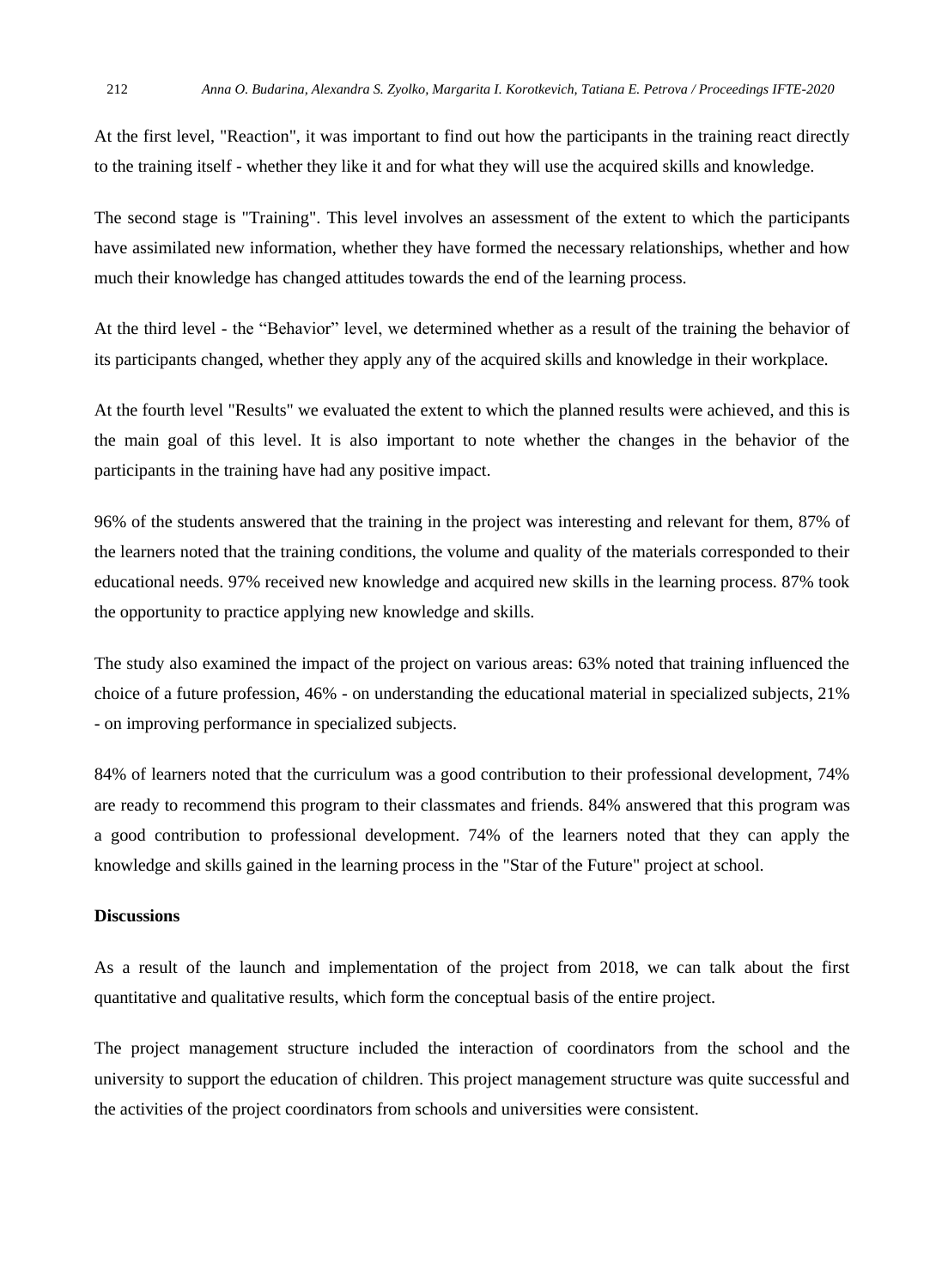The project received a lot of attention from the leadership of the schools. In addition, at the school level, significant management decisions were made to support the project, including issues of material incentives for project coordinators, the transfer of educational achievements of the project, as well as building individual routes for students.

At the first stage, the project included 18 educational organizations of the Kaliningrad region, and in September 2018 the first 400 students began to study at the institutes of the IKBFU under the guidance of experienced mentors. Laboratories, research centers, professional educational spaces - all this became available to the participants of the "Stars of the Future".

During the period of 2018-2020, more than 1000 schoolchildren from 40 schools in the region studied in university laboratories such subjects as bioengineering and chemical technologies, the basics of medical knowledge, mathematical modeling and programming, radio communications, routing and switching of computer networks, technologies of modern industry, as well as humanitarian and pedagogical disciplines.

The training was conducted by 50 teachers of the IKBFU according to modular programs that take into account the latest achievements in science and technology. The final task of the implementation of the program for each student is a team project or research that students present at the final competition. The result of the project was new knowledge, prototype and innovation technology. All students were given the opportunity to carry out projects and research in the scientific laboratories of the university and receive an independent assessment of professional experts. For 2 years they completed 120 projects.

The "Star of the Future" Project provides for five areas of training: engineering-technical, engineering-IT, pedagogical, biomedical and socio-humanitarian.

To organize the interaction of students of within the Project with businesses and employers of the region, the university created the Internet platform "Become a pro" at profi.kantiana.ru.

The Platform functionality:

- Possibility of placement by business partners of real problems for schoolchildren and students.
- The ability to record information about the success of the courses taken in your personal account.
- Ability to choose a mentor from those registered on the site.
- Ability to unite in teams to complete the selected task.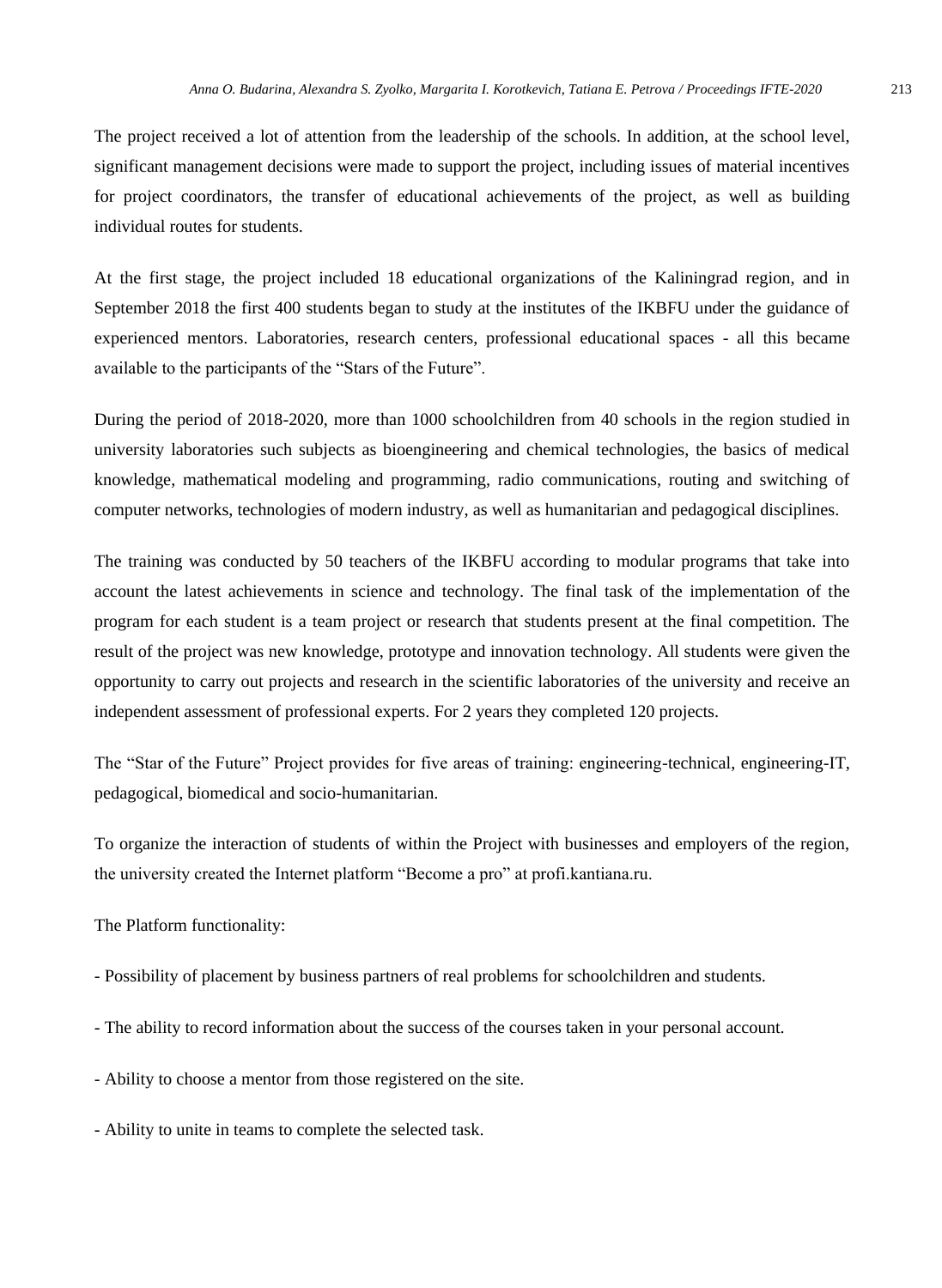- Ability to view basic information about the achievements of the student for business partners.
- Ability for mentors to assemble a team to solve a problem.

The modules of the program are held both at the university itself and at external sites. Pedagogical classes are taught in schools, medical - in hospitals, information technology - in IT companies. This is how schoolchildren get to know their future profession as closely as possible. Those who go through the project gain a competitive advantage over peers who did not have this experience.

For example, high school students who enroll in the IT direction have the opportunity to receive a certificate from one of the world's largest companies specializing in high technologies - CISCO. In fact, this is a "postponed diploma" recognized by the professional community, which everyone can "activate" after he turns 18. Young teachers receive a certificate of a junior counselor, and doctors are a junior nurse. 45 postponed employment contracts, motivation letters were signed by employers of the region on the intention to work with the best graduates.

Thus, integrating knowledge from various subjects in practice, learners understand the importance of their future profession. At the end of the training module the university guarantees the best students additional points for admission to the chosen training profile, and the leading enterprises and organizations of the region conclude deferred contracts with the students, which guarantee them jobs at the end of their vocational education.

In addition, according to the results of the program, the educational competition "Star of the Future" is held annually at the university, as a result of which learners receive additional points upon admission to the IKBFU.

The purpose of the competition is to strengthen the role of additional education aimed at pre-profile and early profile training, expanding opportunities for the intellectual, creative and personal development of the younger generation.

The objectives of the Contest are:

- creation of additional opportunities for students upon admission to the IKBFU for the educational degree program for Bachelor's / Masters'.

- identification and support of talented learners, active involvement in various forms of career guidance,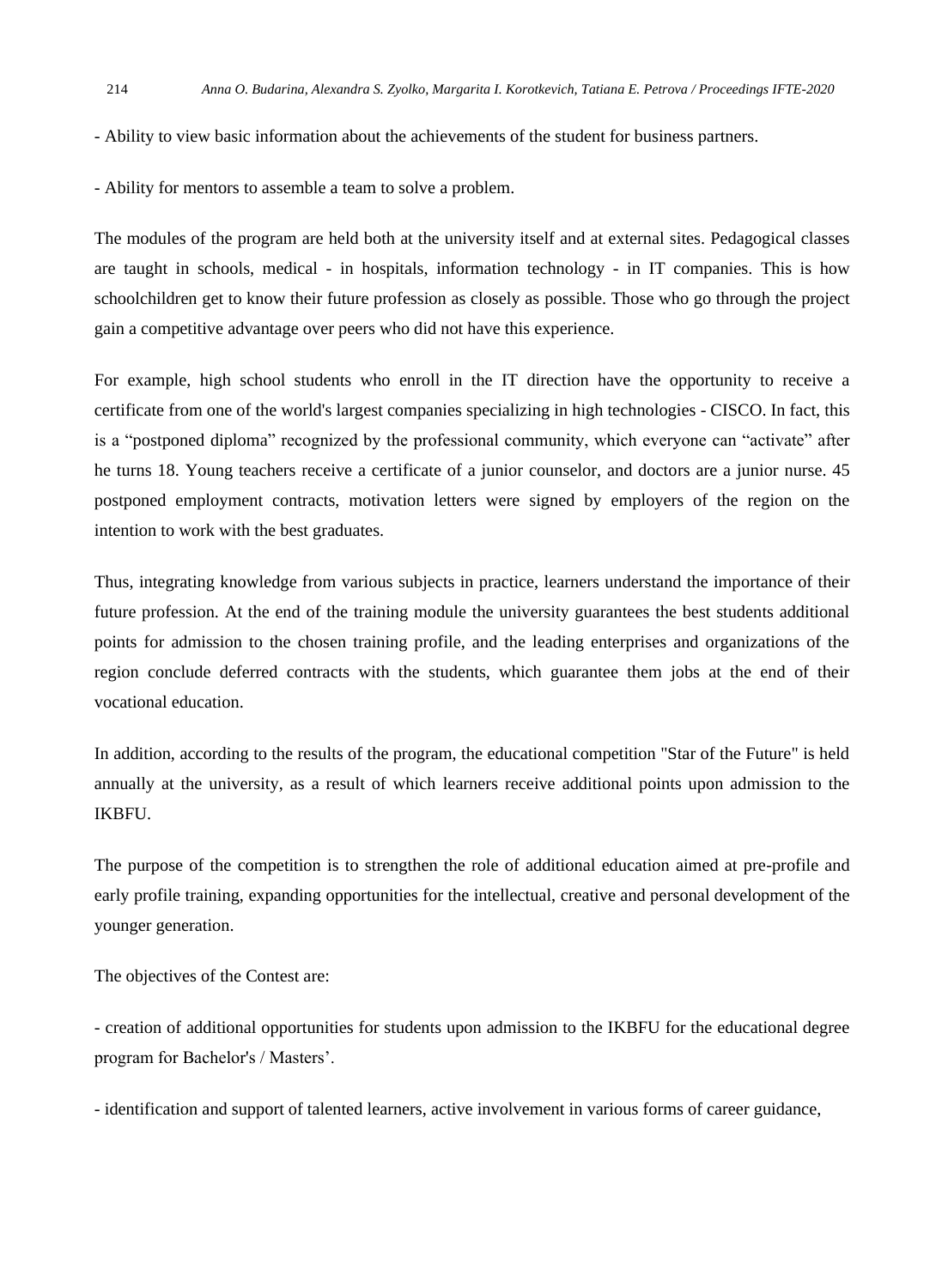- identification and analysis of best practices and initiatives, as well as tools for the implementation of additional general education programs of pre-profile and early profile training.

#### **Conclusion**

Thus, the "Star of the Future" Project is an attempt to educate a scientist at an early stage and integrate him\her into the university, and later into the scientific organizations of the region, thereby ensuring shaping the scientific potential of the region by early involvement of schoolchildren in scientific activities. By combining educational innovation, knowledge and industrial production, we identify innovators at an early stage and develop technology entrepreneurs. For children, the "Star of the Future" Project is an opportunity to get into the academic environment and be useful, shaping an academic culture, a different role of a teacher as a teacher, mentor, colleague, acquainted with scientific activities. This is an opportunity to find your place in life, to make a conscious decision in life. The student also becomes a part of the student environment in which he can develop and improve himself, satisfy his desire for self-development, and this university creates for him in the form of a variety of conditions, and his task is to take advantage of these conditions. The next priority task facing the university and the region is the education of young scientists. Within a few years, an innovative scientific and technological center "Baltic Valley - HUMANTECH" will appear in the region, which will require an influx of a large number of young scientific personnel. In addition, young scientists are needed to develop the scientific potential of the university itself.

#### **References**

- *A Dictionary of Modern English Usage* (2007). Oxford: Oxford University Press, Р. 618.
- Almulla, M. A. (2020). The Effectiveness of the Project-Based Learning (PBL) Approach as a Way to Engage Students in Learning. *Sage Open, 10*(3), 1-16
- Blokhin, A.L. (2005) *Metod proektov kak lichnostnoorientirovannaya pedagogicheskaya tekhnologiya.* Retrieved from: https://www.dissercat.com/content/metod-proektov-kak-lichnostnoorientirovannaya-pedagogicheskaya-tekhnologiya/read
- Budarina, A. O., & Zelko, A. S. (2020). Pedagogical Strategies for the Development of Soft Skills of Schoolchildren in After Class Education. *ARPHA Proceedings, 3*, 291-303.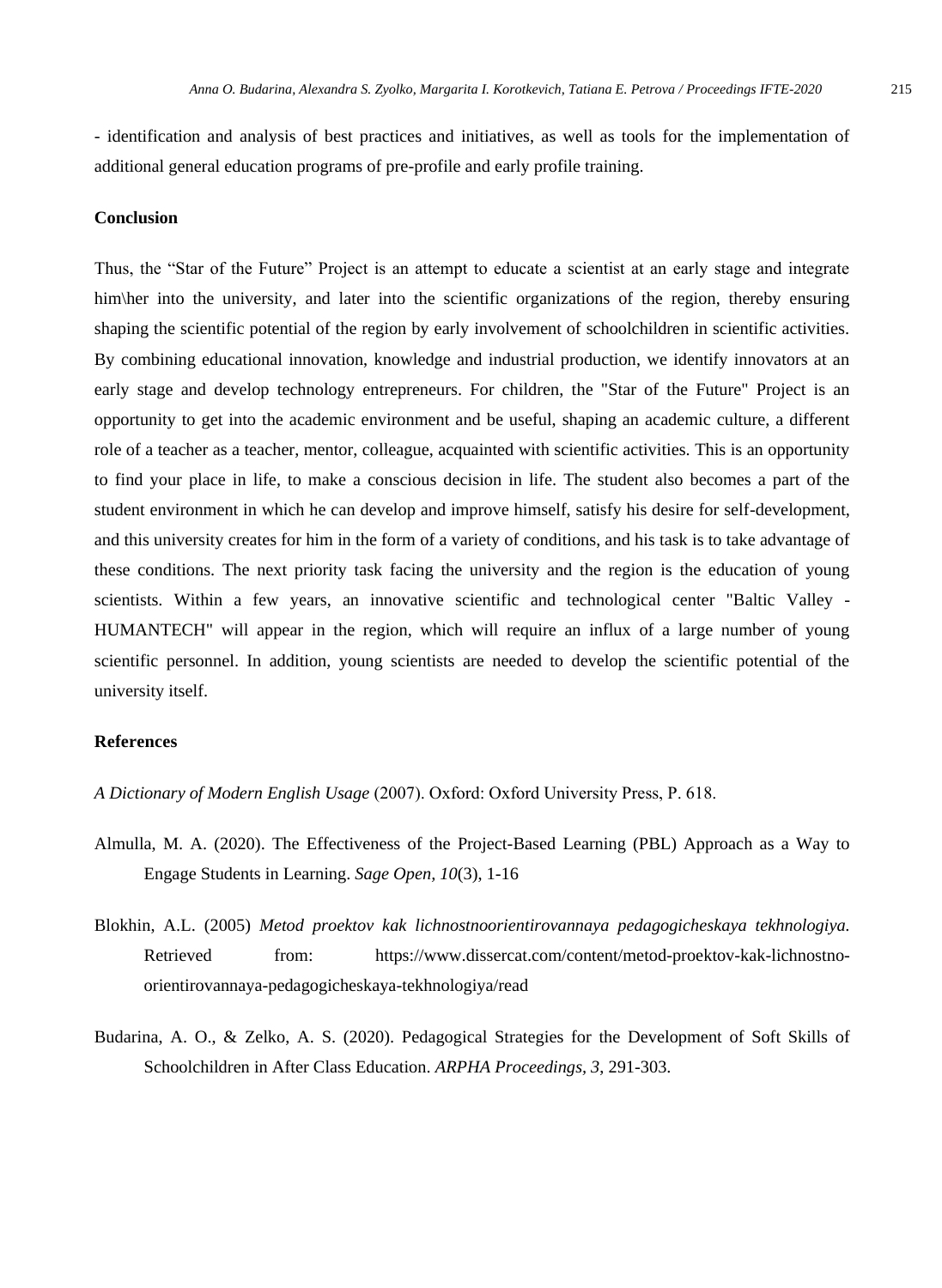- Budarina, A. O., Zelko, A. S., & Mishurovskaya, T. P. (2019). The Implementation of the Profiled Pedagogical Class Model in the Framework of Continuous Teacher Education. *Proceedings of the "New Silk Road": Business Cooperation and Prospective of Economic Development, 131,* 773–776.
- Devyatova, I. E. (2002). *Organization of project-based education as a factor in the formation of independence of students of a comprehensive school*. Retrieved from: [https://www.dissercat.com/content/organizatsiya-proektnogo-obucheniya-kak-faktora](https://www.dissercat.com/content/organizatsiya-proektnogo-obucheniya-kak-faktora-formirovaniya-samostoyatelnosti-uchashchikhs)[formirovaniya-samostoyatelnosti-uchashchikhs](https://www.dissercat.com/content/organizatsiya-proektnogo-obucheniya-kak-faktora-formirovaniya-samostoyatelnosti-uchashchikhs)
- Kirkpatrick, J., & Kirkpatrick, W. (2016). *Kirkpatrick's Four Levels of Training Evaluation Paperback.*  Alexandria: Association for Talent Development.
- Pecore, J. (2015). *From Kilpatrick's Project Method to Project-Based Learning. International Handbook of Progressive Education.* New York: New York.
- Zhylkybay, G., Magzhanb, S., Suinzhanova, Z., Balaubekov, M., & Adiyeva P. (2014). The Effectiveness of Using the Project Method in the Teaching Process. *Social and Behavioral Sciences*, 621– 624.
- *Metodicheskiye rekomendatsii ministerstva prosveshcheniya RF* ot 28.06.2019 «…o realizatsii dopolnitel'nykh obshcherazvivayushchikh programm v setevoy forme». [Methodological recommendations of the Ministry of Education of the Russian Federation dated 06/28/2019 "... on the implementation of additional general developmental programs in a network form."] Retrieved from: http://docs.cntd.ru/document/563687751
- Mychko Ye. I., Amtor U., & Zyolko A. S. (2011). On the issue of international cooperation in the innovative sphere of modern higher education. *Baltic region, 2* (8), 112–116.
- *Natsproyekt "Obrazovaniye"* [National Project "Education"]. Retrieved fromt: https://edu.gov.ru/nationalproject/
- Penkovskikh, E. A. (2007) *The method of projects in domestic and foreign pedagogical theory and practice: based on a comparative analysis*. Retrieved from: [https://cyberleninka.ru/article/n/metod](https://cyberleninka.ru/article/n/metod-proektov-v-otechestvennoy-i-zarubezhnoy-pedagogicheskoy-teorii-i-praktike)[proektov-v-otechestvennoy-i-zarubezhnoy-pedagogicheskoy-teorii-i-praktike](https://cyberleninka.ru/article/n/metod-proektov-v-otechestvennoy-i-zarubezhnoy-pedagogicheskoy-teorii-i-praktike)
- Rusetskaya, M. N., & Bartosh, D. K. (2019). Cluster approach in the organization of educational processes in the system of continuing professional education. *Pedagogy and psychology of education,* 2, 109– 120.